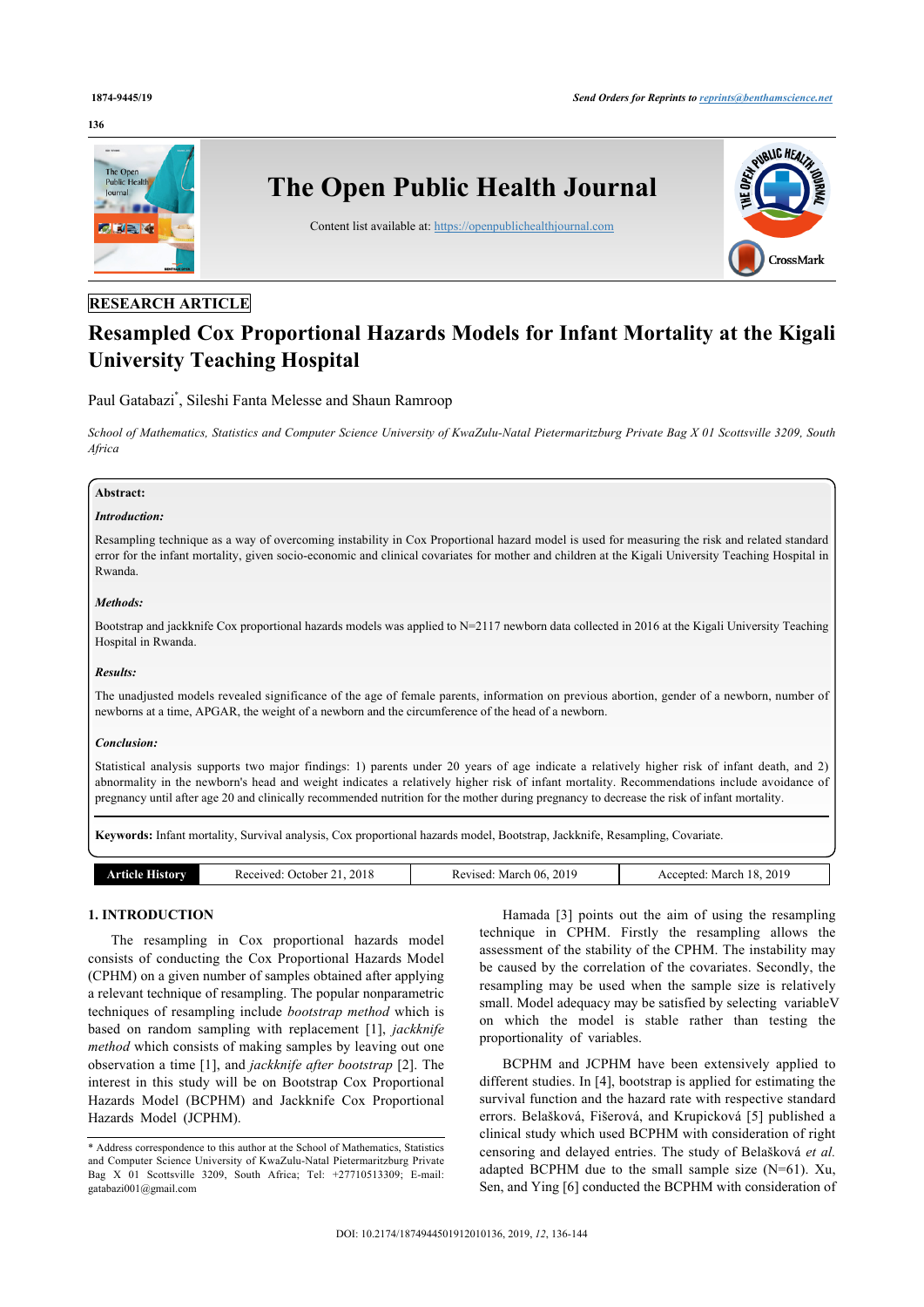a change-point along the study time with right censored survival data. The study proved the consistency of the model by making a comparison with the model based on data simulation. The JCPHM was adopted by Xiao, Yao-Hua, and Dong-Sheng [\[7\]](#page-7-6) together with a random weighting which consists of approximating the distribution of the maximum partial likelihood estimates in the CPHM [[8](#page-7-7) - [10\]](#page-7-8). Several other manuscripts also discussed the use of the resampled survival analysis including [[11](#page-8-0) - [17\]](#page-8-1). In this study, the BCPHM with 1000 bootstrap replicates and the JCPHM were used and compared to the CPHM in modeling the risk of infant death at the Kigali University teaching Hospital from 01-January-2016 to 31-December-2016. The study comprises five sections including the introduction presented in Section 1. Section 2 presents the methods of the study where mathematical formulation of bootstrap and jackknife are reviewed. Section 3 gives the main results. Section 4 discusses the results and Section 5 concludes the paper.

#### **2. METHODOLOGY**

#### **2.1. Bootstrap Method**

#### *2.1.1. Bootstrap*

Assume a sample

$$
\mathbf{x}=x_1,x_2,\ldots,x_n,
$$

 $x_{i,i\in[1,n]}$  are independent and identically distributed with distribution  $F_{\theta}$  where  $\theta$  is the statistical parameter of interest. Consider the distribution function  $F_{R_n}$  of a random variable  $R_n$  (**x**,  $F_\theta$ ). The bootstrap method as described by Efron and Tibshirani [[1](#page-7-0)], consists of generating

$$
\mathbf{x}^* = \mathbf{x}^{*1}, \mathbf{x}^{*2}, \dots, \mathbf{x}^{*B},
$$

where  $\mathbf{x}_{i,i\in[1,B]}^{*i}$  are random samples of size *n* drawn with replacement from the sample **x**. The varibles  $\mathbf{x}_{i,i\in[1,B]}^{*i}$  are independent and identically distributed with distribution  $\hat{F}_{\theta,n}$ given **x**;  $\hat{F}_{\theta,n}$  is an estimator of  $F_{\theta}$  from **x**; *B* is a number of bootstrap samples (replications).

#### *2.1.2. Bootstrap Standard Error*

Assume *B* bootstrap samples  $s \mathbf{x}^{*1}, \mathbf{x}^{*2}, \dots, \mathbf{x}^{*B}$ . Efron and Tibshirani [\[1\]](#page-7-0) propose the estimated standard error of the bootstrap statistic of interest  $\hat{\theta}$  as:

$$
\widehat{se}_B = \sqrt{\frac{1}{B-1} \sum_{b=1}^B \left[\widehat{\theta}^*(b) - \frac{1}{B} \sum_{b=1}^B \widehat{\theta}^*(b)\right]^2}
$$
 (1)

where  $\hat{\theta}^*(b)$  is an estimate of the statistic of interest from the  $b^{th}$  bootstrap sample,  $b=1,2, ..., B$ .

#### *2.1.3. Bootstrap Cox Proportional Hazard Model (BCPHM)*

Assume a CPHM,  $h(t|\mathbf{x}_i)$  over the  $p$  fixed covariates with

values  $\mathbf{x}_i = (x_{i1}, x_{i2}, ..., x_{ip})$  and the hazard function  $h(t)$  when values of all covariates are zeros, that is

*Resampled Cox Proportional Hazards Models The Open Public Health Journal, 2019, Volume 12* **137**

$$
h(t|\mathbf{x}_i) = h_0(t) \exp(\boldsymbol{\beta}' \mathbf{x}_i)
$$
 (2)

[[18](#page-8-2)], where  $\boldsymbol{\beta} = (\beta_1, \beta_2, ..., \beta_p)'$  is a *p*-dimensional vector of model parameters.

Consider three approaches of approximating the partial likelihood in the presence of tied events namely Breslow [\[19\]](#page-8-3) approximation of the partial likelihood function given by:

$$
L_B(\beta) = \prod_{j=1}^r \frac{e^{\beta' s_j}}{\left[\sum_{l \in \mathfrak{R}(t_{(j)})} e^{\beta' s_l}\right]^{d_j}}.
$$
 (3)

Efron [[20](#page-8-4)] approximation of the partial likelihood function is given by:

$$
L_E(\beta) = \prod_{j=1}^r \frac{e^{\beta's_j}}{\prod_{k=1}^{d_j} \left[ \sum_{t \in \Re(t_{(j)})} e^{\beta's_1} - \frac{k-l}{d_j} \sum_{t \in \Im(t_{(j)})} e^{\beta's_1} \right]}. \tag{4}
$$

and Cox [[21](#page-8-5)] approximation of the partial likelihood function is given by:

$$
L_C(\boldsymbol{\beta}) = \prod_{j=1}^r \frac{e^{\boldsymbol{\beta}' s_j}}{\sum_{l \in \Re(t_{(j)}, d_j)} e^{\boldsymbol{\beta}' s_l}}
$$
(5)

where  $\Re(t_{(j)}, d_j)$  is the set of  $d_j$  individuals drawn from the risk set  $\Re(t_{(j)})$  at time  $t_{(j)}$ . The inference of model (2) based on bootstrap consists of applying model (2) to each of the *B* bootstrap samples  $\mathbf{x}^{*i}$ ,  $\forall i \in [1, B]$  of covariates  $\mathbf{x}_j$ ,  $\forall j \in [1, p]$ . Bootstrap model parameter estimation uses either Breslow, Efron or Cox approach. The bootstrap standard error is obtained by using Equation (1).

#### **2.2. Jackknife Method**

# *2.2.1. Jackknife*

Assume a sample

$$
\mathbf{x}=x_1,x_2,\ldots,x_n,
$$

where  $x_{j,j\in[1,n]}$  are the values of the covariate **x**. Let  $\theta$  be a statistic of interest. The jackknife samples consist of leaving out one observation at a time, that is *n* samples

 $\mathbf{x}^{*i} = (x_1, x_2, ..., x_n, x_n, x_n)$   $\forall i \in [1, n]$  [[1\]](#page-7-0). The jackknife standard error estimate as proposed [\[1\]](#page-7-0), is given as:

$$
\widehat{se}_{jack} = \sqrt{\frac{n-1}{n} \sum_{i=1}^{n} \left[ \widehat{\theta}^*(i) - \frac{1}{n} \sum_{i=1}^{n} \widehat{\theta}^*(i) \right]^2}
$$
(6)

where  $\hat{\theta}^*(i)$ ,  $i \in [1, n]$  is a statistic of interest for the *i*<sup>*th*</sup> jackknife sample.

#### *2.2.2. Jackknife Cox Proportional Hazard Model (JCPHM)*

Model (2) based on jackknife is made by applying it to each of the *n* jackknife samples  $\mathbf{x}^{*i}$   $\forall i \in [1, n]$  of covariates  $\mathbf{x}_j$ , ∀ $j \in [1, p]$ . Either Breslow, Efron or Cox approach is used for estimating the jackknife model parameters, with the standard error given by Eq (6).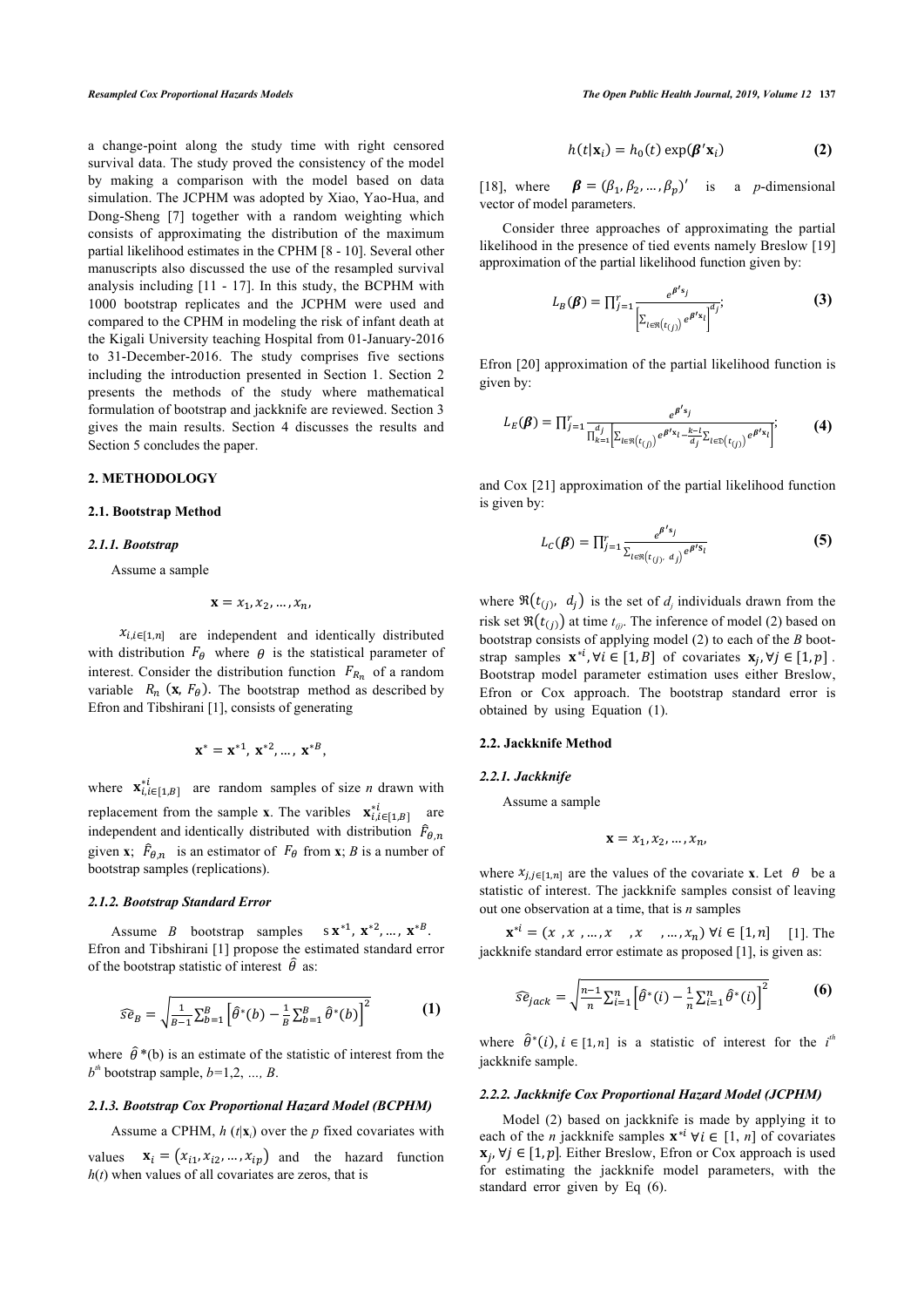# **2.3. Dataset**

<span id="page-2-1"></span>Table**1** describes the variables of interest and Table**2** summarises the dataset. The full dataset can be obtained from the authors of this article.

<span id="page-2-0"></span>**Table 1. Description of variables in the dataset on newborns at Kigali University Teaching Hospital (KUTH) during the period 01-January-2016 to 31-December-2016.**

| <b>Variable</b> | <b>Description</b>                                                                   | <b>Codes/Values/Unit</b>                                                                                    |
|-----------------|--------------------------------------------------------------------------------------|-------------------------------------------------------------------------------------------------------------|
| Age             | Age of parent                                                                        | 0=under 20, $1=20$ years old to<br>34 years old, 2=35 years old<br>and above                                |
| Residence       | Indicator of the<br>residential area of a<br>parent                                  | 0=rural, 1=urban                                                                                            |
|                 | Indicator on whether a<br>Antecedents new born is the first or<br>not                | 0=Not the first newborn, $1 =$<br>first newborn,                                                            |
| Abortion        | Indicator on whether a<br>parent aborted<br>previously                               | 0=not aborted, 1=aborted once,<br>$2$ = aborted more than once                                              |
| Child birth     | Type of child birth                                                                  | 0=born using ventouse, 1=born<br>naturally, 2= born after surgery                                           |
| Gender          | Gender of a newborn                                                                  | 0=female, 1=male                                                                                            |
| Number          | Indicator of the number<br>of births at a time                                       | $0$ =singleton, 1=multiple                                                                                  |
| <b>APGAR</b>    | Score of appearance,<br>pulse, grimaces, activity<br>and respiration of a<br>newborn | $0=$ APGAR less than $4/10$ ,<br>$1 = APGAR$ from $4/10$ to $6/10$ ,<br>2=APGAR greater or equal to<br>7/10 |
| Weight          | Weight of a newborn                                                                  | $0 =$ under 2500 g, 1 = 2500 g to<br>4500 g, $2$ = above 4500 g                                             |
| Head            | Head circumference of a<br>newborn                                                   | 0 = below 32 cm, $1=32$ cm to 36<br>cm, 2=above 36 cm                                                       |
| Height          | Height of a newborn                                                                  | 0=below 46 cm, 1=46 cm to 54<br>cm, 2=above 54 cm                                                           |
| Time            | Time from recruitment<br>to study termination                                        | Days                                                                                                        |
| Event           | Indicator describing if<br>death occurred during<br>the study time or not            | 0=censored, 1=dead                                                                                          |
| n events        | Indicator on the rank of<br>records per subject                                      | 1=first record, 2=second record                                                                             |

The time to event primary dataset of 2117 newborns at the Kigali University Teaching Hospital (KUTH) was recorded from  $1<sup>st</sup>$  January to  $31<sup>st</sup>$  December 2016. A complete case analysis is considered where the event is the death of the infant.

<span id="page-2-2"></span>**Table 3. Breslow estimation.**

Eighty-two babies died during the study time, 69 stillborn babies were recorded and 1966 babies were censored. Eleven covariates of interest are demographic covariates that include the *age* and the place of *residence* for parents; clinical covariates for parents include obstetric *antecedents*, type of *childbirth* and previous *abortion*. Clinical covariates for children include *APGAR*; *gender*, *number* of births at a time, *weight*, circumference of the *head*, and *height*. The minimum sample size according to Peduzzi *et al.* [\[22\]](#page-8-6) is  $N = \frac{10k}{p}$  where  $k$  is the number of predictor variables and  $p$  is the number of events. This suggests the minimum sample size at KUTH as:

$$
N = \frac{10 \times 11}{0.07132} \approx 1542.
$$

**Table 2. Summary of newborns under study.**

| <b>Total Observations</b>    | 2117           |
|------------------------------|----------------|
| Deaths during the study time | 82 (3.873%)    |
| Stillborn babies             | 69 (3.259%)    |
| Total events                 | $151(7.132\%)$ |
| Censored babies              | 1966 (92.867%) |

# **3. RESULTS**

STATA-15 displays the results in three tables: Table**3** presents estimates of unadjusted CPHM, BCPHM, JCPHM and corresponding adjusted models, by using Breslow estimation method. Both unadjusted and adjusted CPHM, BCPHM and JCPHM by Efron and Cox estimation are also presented in Tables **[4](#page-4-0)** and **[5](#page-5-0)**. The results displayed by the jackknife model are relatively close to that of the Cox proportional hazards model (Table **[3](#page-2-2)**). The standard errors in JCPHM and CPHM are not critically different for all covariates except for the upper levels of covariates *weight*, *head* and *height* where the standard error in JCPHM is more than 40 times that of CPHM. The critical difference in standard error is also observed in BCPHM for the upper levels of covariates *weight*, *head* and *height*, for all levels of covariate *childbirth* and for the covariate *number* where the standard error is relatively higher in BCPHM. Also, BCPHM does not take *age* and *number* as significant covariates unlike the fact of JCPHM and CPHM where these covariates are included in significant covariates. Following suggestionsin [[23](#page-8-7)], the  $\chi^2$  test statistics suggest a higher performance of the JCPHM as compared to the CPHM and BCPHM since the value of the  $\chi^2$  is relatively everywhere lower for the JCPHM.

| <b>CPHM</b>                          |                              |           |           |                                 |              |                      | <b>BCPHM</b> |                                       |   |       |                   |           | <b>JCPHM</b>                |                |       |                   |  |  |
|--------------------------------------|------------------------------|-----------|-----------|---------------------------------|--------------|----------------------|--------------|---------------------------------------|---|-------|-------------------|-----------|-----------------------------|----------------|-------|-------------------|--|--|
| Covariate<br>(Reference)             | Level                        | <b>HR</b> | <b>SE</b> | z                               | P > z        | 95% CI               | HR           | <b>SE</b>                             | Z | P > z | 95% CI            | <b>HR</b> | <b>SE</b>                   | Z              | P > z | 95% CI            |  |  |
| Age (Under 20 20 to 34<br>years old) | years old                    |           |           | $[0.172] 0.086$ -3.540          | p <<br>0.001 | [0.065]<br>0.4561    |              | $0.172$ 0.254 -1.190 0.234            |   |       | [0.009;<br>3.124] |           | $0.172 \mid 0.089$          | $-3,400$ 0.001 |       | [0.062]<br>0.475] |  |  |
|                                      | 35 years<br>old and<br>above |           |           | $[0.216]0.117$ -2.840 $[0.005]$ |              | [0.075]<br>$0.623$ ] |              | $[0.216]$ 0.323 -1.020 0.306          |   |       | [0.012]<br>4.058] |           | $0.216$ 0.124 - 2.660 0.008 |                |       | [0.070;<br>0.6671 |  |  |
| Residence<br>(Rural)                 | Urban                        |           |           | $1.014$   0.240   0.060   0.954 |              | [0.637]<br>1.614]    |              | $1.014$ 0.277 $\mid 0.050 \mid 0.960$ |   |       | [0.594]<br>1.7321 |           | 1.014 0.285 0.050 0.961     |                |       | [0.585]<br>1.758] |  |  |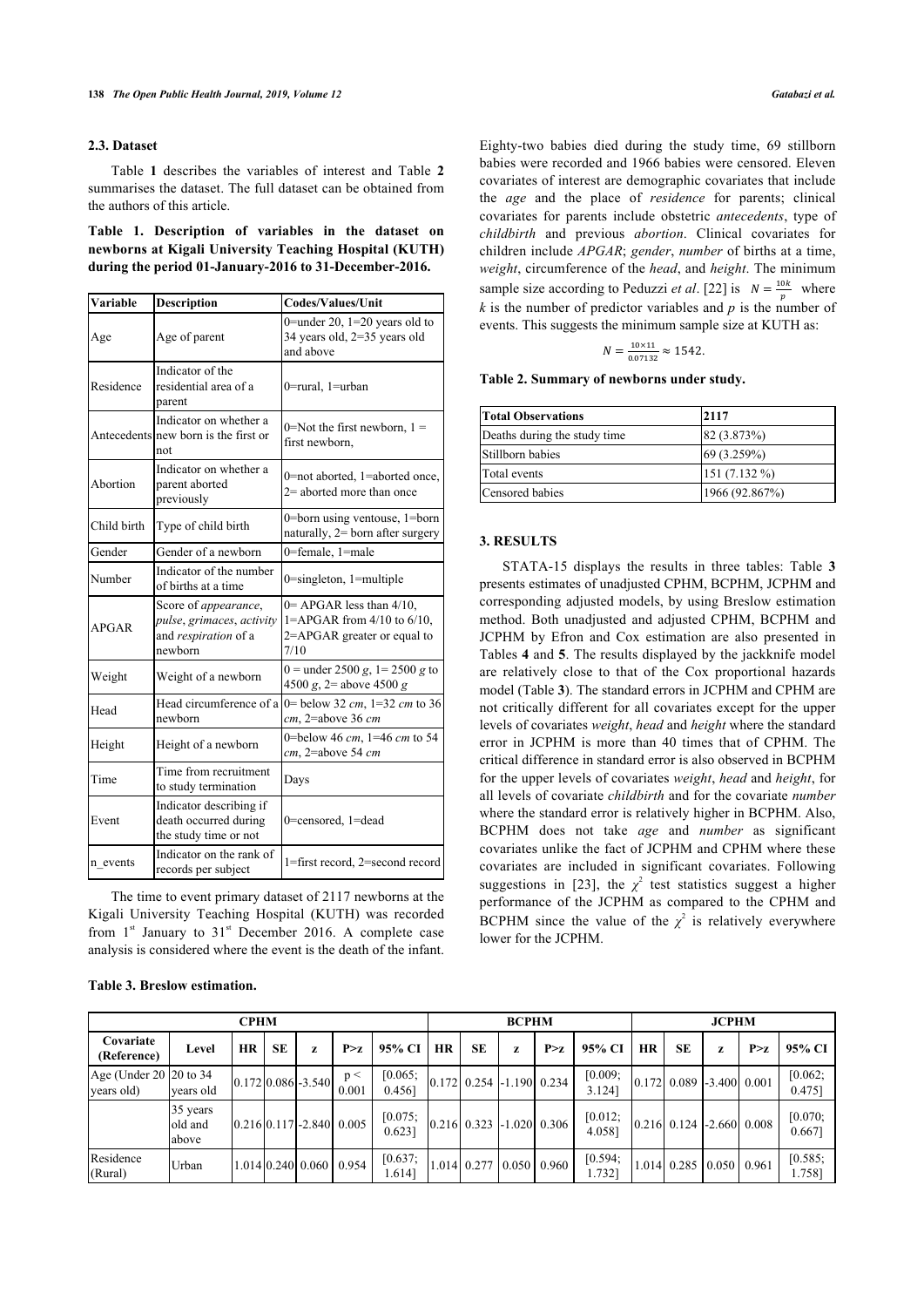*(Table 3) contd.....*

|                                      |                              | <b>CPHM</b>          |    |                                           |                    |                   |                |                            | <b>BCPHM</b>         |                          |                                  |       |                               | <b>JCPHM</b>   |                       |                                  |  |
|--------------------------------------|------------------------------|----------------------|----|-------------------------------------------|--------------------|-------------------|----------------|----------------------------|----------------------|--------------------------|----------------------------------|-------|-------------------------------|----------------|-----------------------|----------------------------------|--|
| Covariate<br>(Reference)             | Level                        | HR                   | SE | z                                         | P > z              | 95% CI            | <b>HR</b>      | SЕ                         | z                    | P > z                    | 95% CI                           | HR    | SЕ                            | z              | P > z                 | 95% CI                           |  |
| Antecedents<br>(Not 1st<br>newborn)  | 1st<br>newborn               |                      |    | $0.778$ 0.221 - 0.880                     | 0.377              | [0.446;<br>1.358] | 0.778          | 0.223                      |                      | -0.880  0.381            | [0.444;<br>1.364]                | 0.778 | 0.218                         |                | $-0.900$ 0.370        | [0.449;<br>1.347]                |  |
| Abortion (Not<br>aborted)            | Aborted<br>once              |                      |    | 1.646 0.648 1.270                         | 0.206              | [0.761;<br>3.562] | 1.646          | 0.695                      | 1.180                | 0.238                    | [0.720;<br>3.763]                |       | 1.646 0.664                   | 1.230          | 0.217                 | [0.746;<br>3.633]                |  |
|                                      | Aborted<br>more than<br>once |                      |    | $1.111$ $0.503$ $0.230$                   | 0.817              | [0.457;<br>2.700] |                | 1.111 2.084                | 0.060                | 0.955                    | [0.028;<br>43.927]               |       | $1.111$ 0.556                 | 0.210          | 0.834                 | [0.416;<br>2.966]                |  |
| Childbirth<br>(Ventouse)             | Natural                      |                      |    | $0.593$ 0.449 - 0.690                     | 0.490              | [0.135;<br>2.612] |                | 0.593 3.846                |                      | -0.080  0.936            | [0.000;<br>1.963x<br>$10^5$ ]    | 0.593 | 0.469                         |                | $-0.660$ 0.509        | [0.126;<br>2.797]                |  |
|                                      | Surgery                      |                      |    | 0.777 0.580 - 0.340 0.736                 |                    | [0.180;<br>3.358] | 0.777          | 5.021                      |                      | $-0.040$ 0.969           | [0.000;<br>2.443x<br>$10^5$ ]    |       | $0.777$ 0.611                 | $-0.320$ 0.749 |                       | [0.166;<br>3.630]                |  |
| Gender<br>(Female)                   | Male                         |                      |    | 1.964 0.472 2.810                         | 0.005              | [1.227;<br>3.146] | 1.964          | 0.480                      | 2.760                | 0.006                    | [1.217;<br>3.170]                |       | 1.964 0.504                   | 2.630          | 0.009                 | [1.188;<br>3.248]                |  |
| Number<br>(Singleton)                | Multiple                     |                      |    | $0.306 \,   0.136 \,   -2.660 \,  $       | 0.008              | [0.128;<br>0.732] |                | $0.306$ 0.730              |                      | $-0.500$ 0.620           | [0.003;<br>32.826]               |       | $0.306$ 0.136                 | $-2.670$ 0.008 |                       | [0.128;<br>0.729]                |  |
| <b>APGAR</b><br>(Below 4/10)         | $4/10$ to<br>6/10            |                      |    | $0.335 \, 0.133 \, 1.2.760$               | 0.006              | [0.154;<br>0.729] | 0.335          |                            | $0.160$ -2.290 0.022 |                          | [0.131;<br>0.856]                |       | 0.335 0.157                   | $-2.340$ 0.020 |                       | [0.134;<br>0.839]                |  |
|                                      | $7/10$ and<br>above          |                      |    | 0.049 0.019 - 7.860                       | p <<br>0.001       | [0.023;<br>0.1031 | 0.049          |                            | $0.020$ -7.300       | p <<br>0.001             | [0.022;<br>$0.110$ ]             |       | 0.049 0.020 -7.380            |                | p <<br>0.001          | [0.022]<br>0.109]                |  |
| Weight (Under<br>(2500 g)            | 2500 g to<br>4500 g          |                      |    | 0.227 0.089 - 3.790                       | p <<br>0.001       | [0.105;<br>0.489] | 0.227          | 0.102                      | $-3.300$             | 0.001                    | [0.094]<br>0.548]                |       | $0.227$ 0.105                 | $-3.210$       | 0.001                 | [0.091;<br>0.561]                |  |
|                                      | Above<br>4500 g              |                      |    | $0.392 \mid 0.421 \mid -0.870 \mid$       | 0.383              | [0.048;<br>3.213] | 0.392          |                            | 8.103 -0.050 0.964   |                          | [0.000;<br>1.600x<br>$10^{17}$   |       | $0.392$  17.310 -0.020  0.983 |                |                       | [0.000;<br>1.740x<br>$10^{37}$ ] |  |
| Head (Below<br>32 cm)                | 32 cm to<br>36 cm            |                      |    | $0.288 \mid 0.111 \mid -3.230 \mid$       | 0.001              | [0.136;<br>0.613] | 0.288          | 0.121                      |                      | $-2.960$ 0.003           | [0.127;<br>0.658]                |       | $0.288$ 0.116 -3.090 0.002    |                |                       | [0.131;<br>$0.635$ ]             |  |
|                                      | Above 36<br>cm               |                      |    | $0.122$ 0.128 - 2.010 0.045               |                    | [0.016;<br>0.951] |                | $0.122$ 2.449              |                      | $-0.100$ 0.917           | [0.000;<br>1.670x<br>$10^{16}$ ] |       | $0.122$ 5.426                 | $-0.050$ 0.962 |                       | [0.000;<br>1.220x<br>$10^{37}$ ] |  |
| Height (Below<br>36 cm)              | 46 cm to<br>54 cm            |                      |    | $0.567$ 0.235 - 1.370 0.171               |                    | [0.251;<br>1.278] | 0.567          |                            | $0.240$ -1.340 0.180 |                          | [0.247;<br>1.300]                |       | $0.567$ 0.247 -1.300 0.193    |                |                       | [0.241;<br>1.334]                |  |
|                                      | Above 54<br>cm               |                      |    | $1.020$ 1.100 0.020                       | 0.986              | [0.123;<br>8.444] |                | 1.020 21.073 0.000         |                      | 0.999                    | [0.000;<br>3.980x<br>$10^{17}$ ] |       | 1.020 44.687 0.000            |                | 1.000                 | [0.000]<br>2.150x<br>$10^{37}$   |  |
|                                      |                              | <b>Adjusted CPHM</b> |    |                                           |                    |                   |                |                            |                      | <b>Adjusted BCPHM</b>    |                                  |       |                               |                | <b>Adjusted JCPHM</b> |                                  |  |
| Age (Under 20 20 to 34<br>vears old) | years old                    |                      |    | $0.215 \,   0.105   -3.150   0.002$       |                    | [0.083;<br>0.559] | $\overline{a}$ |                            | $\overline{a}$       | $\overline{a}$           | $\overline{a}$                   |       | $0.215$ 0.104 -3.190 0.001    |                |                       | [0.084;<br>0.554]                |  |
|                                      | 35 years<br>old and<br>above |                      |    | $0.308 \,   0.159 \,   -2.280 \,   0.023$ |                    | [0.112;<br>0.848] |                |                            | $\overline{a}$       | $\overline{a}$           | $\overline{\phantom{0}}$         |       | $0.308$ 0.160 -2.270 0.023    |                |                       | [0.111;<br>0.852]                |  |
| Gender<br>(Female)                   | Male                         |                      |    | 1.942 0.459 2.810                         | 0.005              | [1.222;<br>3.085] | 1.562          | 0.350                      | 1.990                | 0.046                    | [1.007;<br>2.424]                |       | 1.942 0.476 2.700             |                | 0.007                 | [1.200;<br>3.142]                |  |
| Number<br>(Singleton)                | Multiple                     |                      |    | $0.264$ 0.115 - 3.060                     | 0.002              | [0.112;<br>0.619] |                |                            |                      | $\overline{\phantom{a}}$ | $\blacksquare$                   |       | $0.264$ 0.117 -3.010 0.003    |                |                       | [0.111;<br>0.629]                |  |
| <b>APGAR</b><br>(Below 4/10)         | $4/10$ to<br>6/10            |                      |    | $0.411$ 0.154 - 2.380 0.017               |                    | [0.198;<br>0.856] | 0.695          | 0.288                      | $-0.880$             | 0.379                    | [0.308;<br>1.565]                |       | $0.411$ 0.185 -1.970 0.049    |                |                       | [0.170;<br>$0.995$ ]             |  |
|                                      | $7/10$ and<br>above          |                      |    | $0.059 \mid 0.021 \mid -7.850$            | p <<br>0.001       | [0.029;<br>0.119] |                | $0.100$ 0.039 -5.880       |                      | p <<br>0.001             | [0.046;<br>0.215]                |       | $0.059$ 0.024 -6.810          |                | p <<br>0.001          | [0.026;<br>0.133]                |  |
| Weight (Under 2500 g to<br>(2500 g)  | 4500 g                       |                      |    | 0.181 0.064 -4.860                        | $\rm p <$<br>0.001 | [0.091;<br>0.361] |                | $0.200$ 0.084 -3.840       |                      | p <<br>0.001             | [0.088;<br>$0.455$ ]             |       | 0.181 0.071 -4.390            |                | $\rm p <$<br>0.001    | [0.084]<br>0.389]                |  |
|                                      | Above<br>4500 g              |                      |    | 0.372 0.384 - 0.960 0.338                 |                    | [0.049]<br>2.809] |                | $0.438$ 8.985 -0.040 0.968 |                      |                          | [0.000;<br>1.280x<br>$10^{17}$ ] |       | $0.372$ 16.296 -0.020 0.982   |                |                       | [0.000;<br>6.880x<br>$10^{36}$ ] |  |
| Head (Below<br>$32 \text{ cm}$ )     | 32 cm to<br>36 cm            |                      |    | 0.208 0.068 -4.830                        | p <<br>0.001       | [0.110;<br>0.394] |                | $0.216$ 0.088 -3.760       |                      | p <<br>0.001             | [0.097;<br>0.480]                |       | $0.208$ 0.080 -4.060          |                | p <<br>0.001          | [0.098;<br>0.444]                |  |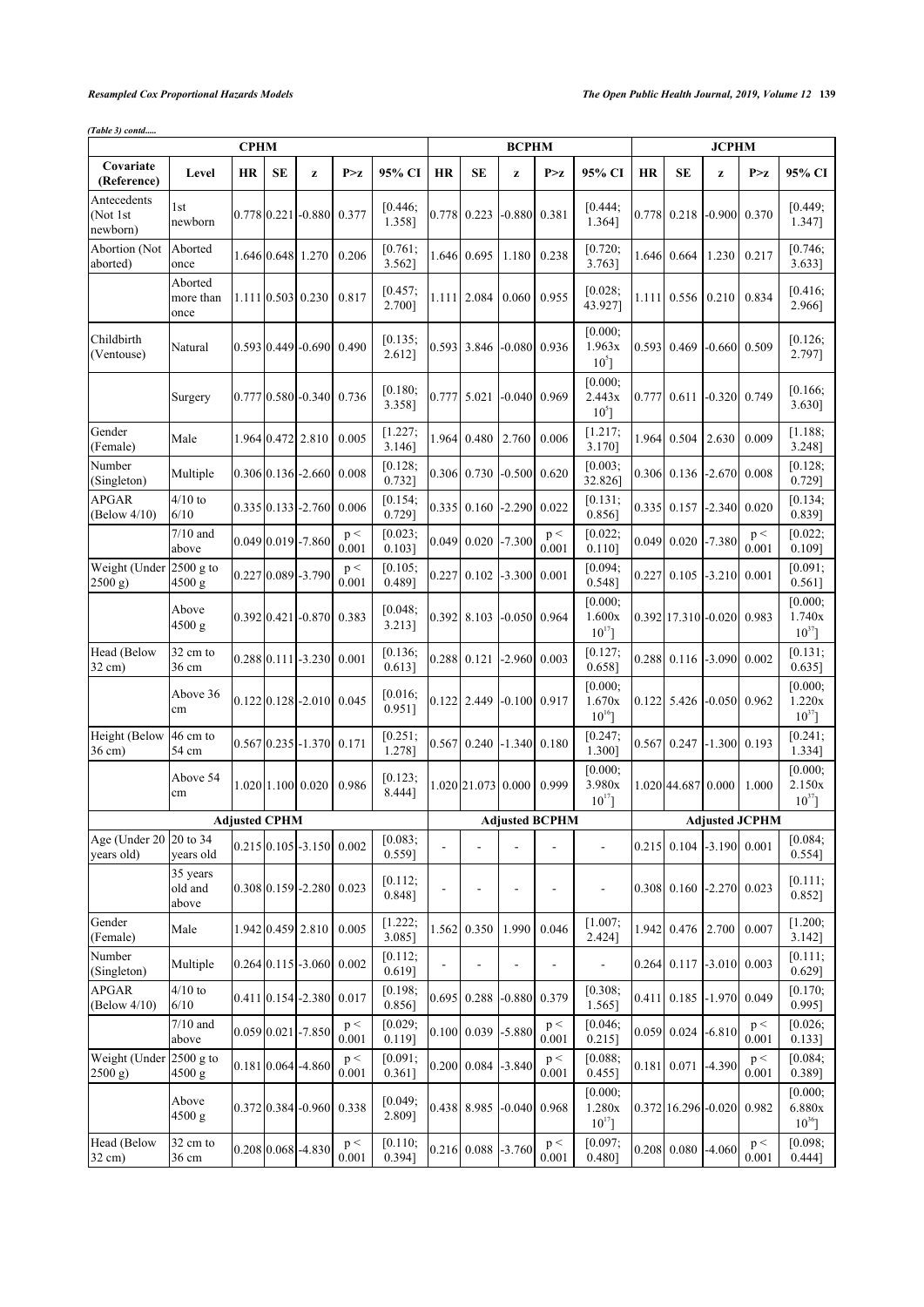# **140** *The Open Public Health Journal, 2019, Volume 12 Gatabazi et al.*

| (Table 3) contd |  |
|-----------------|--|
|-----------------|--|

| <b>CPHM</b>                      |                |           |           |   |                                 |                   |                                   |                                  | <b>BCPHM</b> |       |                                  | <b>JCPHM</b>                    |           |   |                                                |                                  |
|----------------------------------|----------------|-----------|-----------|---|---------------------------------|-------------------|-----------------------------------|----------------------------------|--------------|-------|----------------------------------|---------------------------------|-----------|---|------------------------------------------------|----------------------------------|
| Covariate<br>(Reference)         | Level          | <b>HR</b> | <b>SE</b> | z | P > z                           | $95\%$ CI         | <b>HR</b>                         | <b>SE</b>                        | z            | P > z | 95% CI                           | $\overline{\phantom{a}}$ HR     | <b>SE</b> | z | P > z                                          | 95% CI                           |
|                                  | Above 36<br>cm |           |           |   | $[0.105 \, 0.109]$ -2.180 0.029 | [0.014]<br>0.7971 |                                   | $[0.109]$ 2.234 $[-0.110]$ 0.914 |              |       | [0.000]<br>2.600x<br>$10^{16}$ ] |                                 |           |   | $\vert 0.105 \vert$ 4.680 $\vert$ -0.050 0.960 | [0.000;<br>9.160x<br>$10^{36}$ ] |
| ${\bf x}^2$ = 300.360, p < 0.001 |                |           |           |   |                                 |                   | ${\bf x}^2 = 296.290$ , p < 0.001 |                                  |              |       |                                  | ${\bf x}^2$ = 32.310, p < 0.001 |           |   |                                                |                                  |

# <span id="page-4-0"></span>**Table 4. Efron estimation.**

|                                           |                              | <b>CPHM</b> |    |                                              |              |                      |           |                                  | <b>BCPHM</b><br><b>JCPHM</b> |                       |                                   |           |                            |          |                |                                  |
|-------------------------------------------|------------------------------|-------------|----|----------------------------------------------|--------------|----------------------|-----------|----------------------------------|------------------------------|-----------------------|-----------------------------------|-----------|----------------------------|----------|----------------|----------------------------------|
| Covariate<br>(Reference)                  | Level                        | <b>HR</b>   | SE | z                                            | P > z        | 95% CI               | <b>HR</b> | <b>SE</b>                        | z                            | P > z                 | 95% CI                            | <b>HR</b> | <b>SE</b>                  | z        | P > z          | 95% CI                           |
| Age (Under 20 20 to 34<br>years old)      | vears old                    |             |    | $0.160[0.079]$ -3.680                        | p <<br>0.001 | [0.060;<br>$0.424$ ] |           | $0.160$ 0.323                    | $-0.910$ 0.364               |                       | [0.003;<br>8.374]                 |           | $0.160$ 0.087              | $-3.370$ | 0.001          | [0.055]<br>0.464]                |
|                                           | 35 years<br>old and<br>above |             |    | $0.199$ [0.107] -2.990                       | 0.003        | [0.069;<br>$0.573$ ] |           | 0.199 0.406 -0.790 0.429         |                              |                       | [0.004]<br>10.896]                |           | 0.199 0.120                | $-2.680$ | 0.007          | [0.061]<br>$0.648$ ]             |
| Residence<br>(Rural)                      | Urban                        |             |    | 1.029 0.246 0.120                            | 0.907        | [0.643;<br>1.645]    | 1.029     | 0.307                            | 0.090                        | 0.925                 | [0.573;<br>1.847]                 |           | 1.029 0.314                | 0.090    | 0.927          | [0.565;<br>1.871]                |
| Antecedents<br>(Not 1st<br>newborn)       | 1st<br>newborn               |             |    | $0.723$   0.212   -1.110   0.268             |              | [0.407]<br>1.283]    |           | 0.723 0.227 -1.030 0.301         |                              |                       | [0.391]<br>1.337]                 |           | 0.723 0.233                |          | $-1.010$ 0.314 | [0.384]<br>1.359]                |
| Abortion (Not<br>aborted)                 | Aborted<br>once              |             |    | 1.588 0.628 1.170                            | 0.242        | [0.732]<br>3.448]    |           | 1.588 0.696                      | 1.060                        | 0.291                 | [0.673]<br>3.749]                 |           | 1.588 0.659                | 1.110    | 0.265          | [0.704]<br>3.585]                |
|                                           | Aborted<br>more than<br>once |             |    | 1.147 0.519 0.300                            | 0.762        | [0.473;<br>2.782]    |           | 1.147 4.651                      | 0.030                        | 0.973                 | [0.000;<br>3.251x<br>$10^{3}$ ]   |           | 1.147 0.587                | 0.270    | 0.789          | [0.420;<br>3.127]                |
| Childbirth<br>(Ventouse)                  | Natural                      |             |    | $0.532$ [0.400]-0.840] 0.401                 |              | [0.122]<br>2.319]    |           | $0.532$ 3.646                    | $-0.090$ 0.927               |                       | [0.000]<br>3.605x<br>$10^{5}$ ]   |           | 0.532 0.448                | $-0.750$ | 0.454          | [0.102]<br>2.772]                |
|                                           | Surgery                      |             |    | $0.695[0.515] - 0.490$                       | 0.624        | [0.163;<br>2.969]    |           | 0.695 4.766 -0.050 0.958         |                              |                       | [0.000;<br>4.743x<br>$10^5$ ]     |           | 0.695 0.579                | $-0.440$ | 0.663          | [0.136;<br>3.558]                |
| Gender<br>(Female)                        | Male                         |             |    | 2.061 0.500 2.980                            | 0.003        | [1.282]<br>3.315]    | 2.061     | 0.556                            | 2.680                        | 0.007                 | [1.215;<br>3.496]                 |           | 2.061 0.592                | 2.520    | 0.012          | [1.173;<br>$3.621$ ]             |
| Number<br>(Singleton)                     | Multiple                     |             |    | $0.243 \mid 0.113 \mid -3.040 \mid$          | 0.002        | [0.098]<br>$0.606$ ] |           | $0.243$ 0.135 -2.540 0.011       |                              |                       | [0.082;<br>0.724]                 |           | $0.243$ 0.141              | $-2.440$ | 0.015          | [0.078]<br>0.759]                |
| <b>APGAR</b><br>(Below 4/10)              | $4/10$ to<br>6/10            |             |    | $0.207 \vert 0.084 \vert -3.880$             | p <<br>0.001 | [0.094;<br>0.460]    | 0.207     |                                  | $0.116$ -2.820 0.005         |                       | [0.070;<br>$0.618$ ]              |           | $0.207$ 0.120              | $-2.710$ | 0.007          | [0.066;<br>$0.648$ ]             |
|                                           | $7/10$ and<br>above          |             |    | $0.030 0.012 $ -8.960                        | p <<br>0.001 | [0.014;<br>$0.065$ ] |           | 0.030 0.015 -7.070               |                              | p <<br>0.001          | [0.011]<br>0.080]                 |           | 0.030   0.016              | $-6.750$ | p <<br>0.001   | $[0.011]$ ;<br>$0.083$ ]         |
| Weight (Under 2500 g to<br>(2500 g)       | $4500$ g                     |             |    | $0.222 \mid 0.088 \mid -3.800$               | p <<br>0.001 | [0.102;<br>0.483]    | 0.222     |                                  | $0.105$ -3.180 0.001         |                       | [0.088;<br>$0.562$ ]              |           | $0.222$ 0.107              | $-3.110$ | 0.002          | [0.086;<br>$0.574$ ]             |
|                                           | Above<br>$4500$ g            |             |    | $0.389$ [0.426] -0.860]                      | 0.389        | [0.045;<br>3.338]    | 0.389     | 8.081                            |                              | $-0.050$ 0.964        | [0.000]<br>1.950x<br>$10^{17}$ ]  |           | 0.389 17.369 - 0.020       |          | 0.983          | [0.000;<br>4.530x<br>$10^{37}$ ] |
| Head (Below<br>$32 \text{ cm}$ )          | 32 cm to<br>36 cm            |             |    | $0.284$ [0.110] -3.250                       | 0.001        | [0.133;<br>$0.607$ ] |           | $0.284$ 0.115 -3.100 0.002       |                              |                       | [0.129;<br>$0.629$ ]              |           | 0.284 0.119                | $-3.000$ | 0.003          | [0.125;<br>$0.647$ ]             |
|                                           | Above 36<br>cm               |             |    | $0.110 \big  0.117 \big  -2.070 \big  0.038$ |              | [0.014;<br>$0.886$ ] |           | $[0.110]$ 2.350 $[-0.100]$ 0.918 |                              |                       | [0.000]<br>1.590x<br>$10^{17}$ ]  |           | $0.110$ 3.679 -0.070 0.947 |          |                | [0.000;<br>3.080x<br>$10^{27}$ ] |
| Height (Below 46 cm to<br>$36 \text{ cm}$ | 54 cm                        |             |    | $0.569$ 0.238 - 1.350 0.177                  |              | [0.251;<br>1.291]    |           | $0.569$ 0.252 -1.270 0.202       |                              |                       | [0.239;<br>1.354]                 |           | $0.569$ 0.273 -1.180       |          | 0.240          | [0.222;<br>1.457]                |
|                                           | Above 54<br>cm               |             |    | $1.010$ 1.094 0.010                          | 0.993        | [0.121;<br>8.431]    |           | 1.010 21.269 0.000 1.000         |                              |                       | [0.000;<br>18.460x<br>$10^{17}$ ] |           | 1.010 44.776 0.000         |          | 1.000          | [0.000;<br>5.730x<br>$10^{37}$ ] |
| <b>Adjusted CPHM</b>                      |                              |             |    |                                              |              |                      |           | <b>Adjusted BCPHM</b>            |                              | <b>Adjusted JCPHM</b> |                                   |           |                            |          |                |                                  |
| Age (Under 20 20 to 34<br>years old)      | years old                    |             |    | $0.201$ 0.098 - 3.280 0.001                  |              | [0.077;<br>0.524]    |           |                                  |                              |                       | $\blacksquare$                    |           | $0.201$ 0.102 -3.170 0.002 |          |                | [0.075;<br>0.543]                |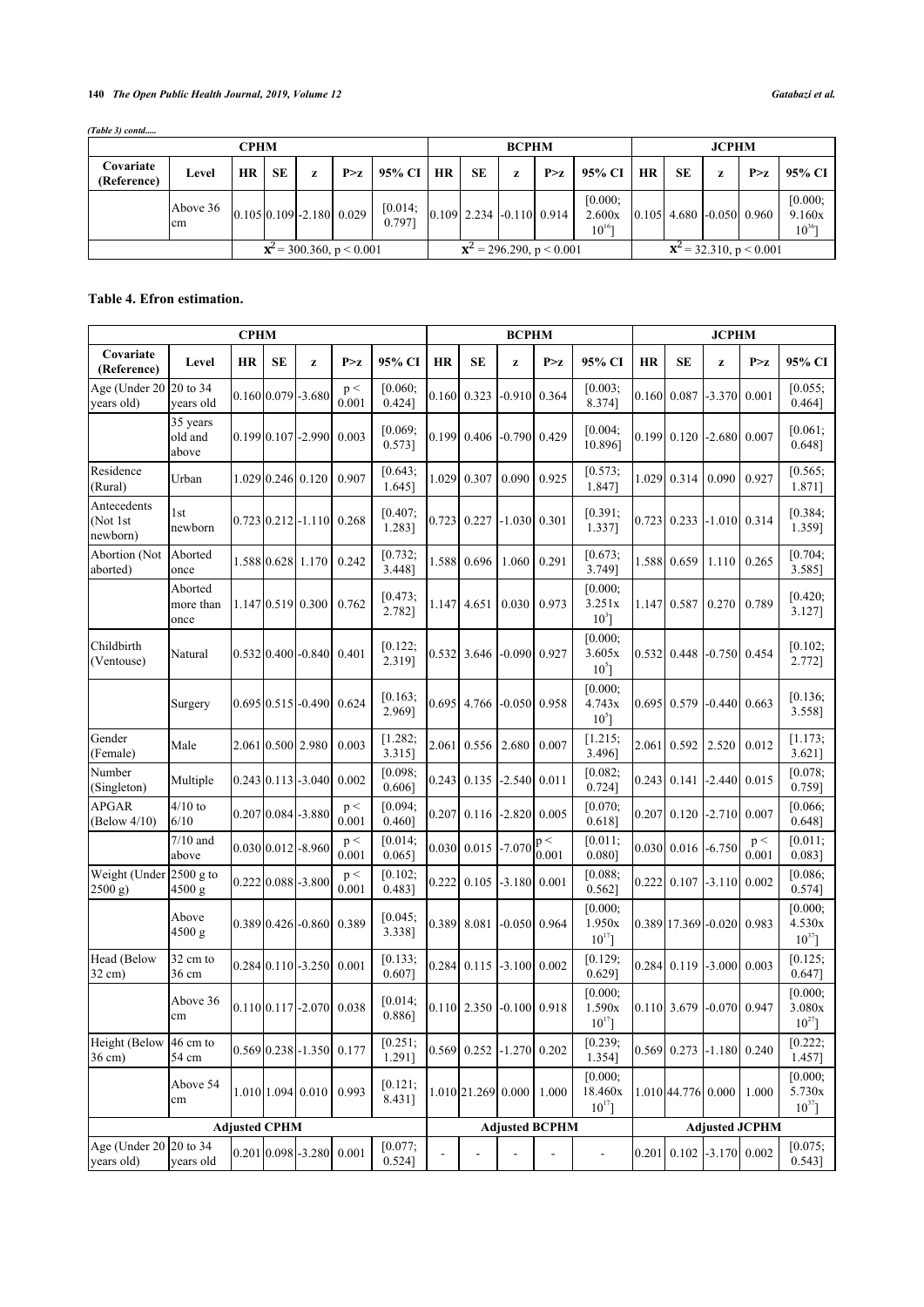| <b>CPHM</b>                       |                              |           |           |                                |              |                                  |           | <b>BCPHM</b>                  |                |                      | <b>JCPHM</b>                     |           |                            |                |                |                                  |
|-----------------------------------|------------------------------|-----------|-----------|--------------------------------|--------------|----------------------------------|-----------|-------------------------------|----------------|----------------------|----------------------------------|-----------|----------------------------|----------------|----------------|----------------------------------|
| Covariate<br>(Reference)          | Level                        | <b>HR</b> | <b>SE</b> | Z                              | P > z        | 95% CI                           | <b>HR</b> | <b>SE</b>                     | Z              | P > z                | 95% CI                           | <b>HR</b> | <b>SE</b>                  | Z              | P > z          | 95% CI                           |
|                                   | 35 years<br>old and<br>above |           |           | $[0.293] 0.152$ - 2.360 0.018  |              | [0.106;<br>$0.811$ ]             |           |                               |                |                      |                                  |           | $0.293$ 0.160 -2.250 0.025 |                |                | [0.101;<br>$0.856$ ]             |
| Gender<br>(Female)                | Male                         |           |           | 2.071 0.495 3.050              | 0.002        | [1.297]<br>3.3081                | 1.562     | 0.400                         | 1.740          | 0.081                | [0.946;<br>2.579]                | 2.071     | 0.587                      | 2.570          | 0.010          | [1.188]<br>3.611]                |
| Number<br>(Singleton)             | Multiple                     |           |           | $0.205 \mid 0.092 \mid -3.520$ | p <<br>0.001 | [0.085]<br>0.495]                |           |                               |                |                      |                                  | 0.205     | 0.118                      | $-2.740$ 0.006 |                | [0.066]<br>$0.637$ ]             |
| <b>APGAR</b><br>(Below 4/10)      | $4/10$ to<br>6/10            |           |           | $[0.273] 0.103$ -3.430         | 0.001        | [0.130;<br>0.573]                | 0.545     | 0.273                         |                | $-1.210$ 0.226       | [0.204]<br>1.457]                | 0.273     | 0.169                      |                | $-2.100$ 0.036 | [0.081]<br>0.919]                |
|                                   | $7/10$ and<br>above          |           |           | $[0.038]0.014$ -8.980          | p <<br>0.001 | [0.019;<br>0.0781                | 0.077     | $0.036$ -5.440 $\binom{p}{q}$ |                | 0.001                | [0.030;<br>0.1931                |           | 0.038 0.023                | $-5.530$       | p <<br>0.001   | [0.012]<br>$0.122$ ]             |
| Weight (Under 2500 g to<br>2500 g | 4500 g                       |           |           | $0.179$ 0.063 - 4.890          | p <<br>0.001 | [0.090;<br>0.356]                | 0.201     |                               |                | $0.083$ -3.880 0.000 | [0.089;<br>0.452]                |           | 0.179 0.071                | $-4.360$       | p <<br>0.001   | [0.082]<br>0.388]                |
|                                   | Above<br>4500 g              |           |           | $0.379$ 0.396 - 0.930 0.353    |              | [0.049]<br>2.938]                |           | $0.477$ 9.872                 | $-0.040$ 0.971 |                      | [0.000;<br>2.040x<br>$10^{17}$ ] |           | 0.379 16.849 - 0.020 0.983 |                |                | [0.000;<br>2.970x<br>$10^{37}$ ] |
| Head (Below<br>$32 \text{ cm}$ )  | 32 cm to<br>36 cm            |           |           | $0.20510.0671 - 4.860$         | p <<br>0.001 | [0.108]<br>0.3881                |           | $0.215$ 0.090 -3.680          |                | p <<br>0.001         | [0.095;<br>0.487]                |           | $0.205$ 0.081              | $-4.030$       | p <<br>0.001   | [0.095]<br>$0.443$ ]             |
|                                   | Above 36<br>cm               |           |           | $0.095$ 0.100 - 2.250 0.025    |              | [0.012]<br>0.7401                |           | $0.105$ 2.180 -0.110 0.914    |                |                      | [0.000;<br>5.960x<br>$10^{16}$ ] | 0.095     | 4.226                      | $-0.050$ 0.958 |                | [0.000;<br>5.340x<br>$10^{36}$ ] |
| ${\bf x}^2$ = 316.160, p < 0.001  |                              |           |           |                                |              | ${\bf x}^2$ = 297.200, p < 0.001 |           |                               |                |                      | ${\bf x}^2$ = 29.760, p < 0.001  |           |                            |                |                |                                  |

# *(Table 4) contd.....*

# <span id="page-5-0"></span>**Table 5. Cox estimation.**

| <b>CPHM</b>                         |                              |           |           |                                  |              |                      |           |                            | <b>BCPHM</b>         |                |                              | <b>JCPHM</b> |                            |                |              |                   |  |
|-------------------------------------|------------------------------|-----------|-----------|----------------------------------|--------------|----------------------|-----------|----------------------------|----------------------|----------------|------------------------------|--------------|----------------------------|----------------|--------------|-------------------|--|
| Covariate<br>(Reference)            | Level                        | <b>HR</b> | <b>SE</b> | z                                | P > z        | 95% CI               | <b>HR</b> | <b>SE</b>                  | z                    | P > z          | 95% CI                       | <b>HR</b>    | <b>SE</b>                  | Z              | P > z        | 95% CI            |  |
| Age (Under 20<br>vears old)         | 20 to 34<br>vears old        |           |           | 0.140 0.075 - 3.690              | p <<br>0.001 | [0.050;<br>0.398]    |           | $0.140$ 0.257              |                      | $-1.070$ 0.283 | [0.004]<br>5.064]            |              | $0.140 \mid 0.084$         | $-3.260$       | 0.001        | [0.043]<br>0.457] |  |
|                                     | 35 years<br>old and<br>above |           |           | $0.171$ $0.098$ $-3.090$         | 0.002        | [0.056;<br>0.523]    |           | $0.171$ 0.313 -0.960 0.335 |                      |                | [0.005]<br>6.216]            |              | $0.171 \ 0.111$            | $-2.710$ 0.007 |              | [0.048]<br>0.6131 |  |
| Residence<br>(Rural)                | Urban                        |           |           | 1.003 0.258 0.010                | 0.990        | [0.606;<br>1.660]    |           | 1.003 0.347                | $0.010$ 0.993        |                | [0.510;<br>1.9741            |              | 1.003 0.342                | 0.010          | 0.993        | [0.514]<br>1.956] |  |
| Antecedents<br>(Not 1st<br>newborn) | l st<br>newborn              |           |           | $[0.726]0.231]$ -1.010 $[0.313]$ |              | [0.389;<br>1.353]    |           | 0.726 0.280                |                      | $-0.830$ 0.406 | $[0.341]$ ;<br>1.545]        |              | 0.726 0.268                | $-0.870$ 0.386 |              | [0.351]<br>1.4981 |  |
| Abortion (Not<br>aborted)           | Aborted<br>once              |           |           | 1.671 0.686 1.250                | 0.211        | [0.748;<br>3.7351    | 1.671     | 0.763                      | 1.120                | 0.261          | [0.683]<br>4.0911            | 1.671        | 0.722                      | 1.190          | 0.234        | [0.717]<br>3.8971 |  |
|                                     | Aborted<br>more than<br>once |           |           | 1.388 0.697 0.650                | 0.514        | [0.519;<br>3.712]    |           | 1.388 0.756 0.600          |                      | 0.548          | [0.477]<br>4.038]            |              | 1.388 0.849                | 0.540          | 0.593        | [0.418;<br>4.609] |  |
| Childbirth<br>(Ventouse)            | Natural                      |           |           | $0.533$ 0.422 -0.790             | 0.427        | [0.113;<br>2.517]    |           | 0.533 3.473                |                      | $-0.100$ 0.923 | [0.000;<br>$1.883x 10^{5}$   |              | 0.533 0.449                | $-0.750$ 0.456 |              | [0.102;<br>2.786] |  |
|                                     | Surgery                      |           |           | 10.75910.5901-0.3601             | 0.722        | [0.166;<br>3.479]    |           | 0.759 4.946 -0.040 0.966   |                      |                | [0.000]<br>$2.683x 10^{5}$ ] |              | 0.759 0.628                | $-0.330$ 0.739 |              | [0.150;<br>3.850] |  |
| Gender<br>(Female)                  | Male                         |           |           | 2.195 0.570 3.030                | 0.002        | [1.319;<br>3.652]    |           | 2.195 0.672                | $2.570$ 0.010        |                | [1.204]<br>3.999]            |              | 2.195 0.695                | 2.480          | 0.013        | [1.179;<br>4.0861 |  |
| Number<br>(Singleton)               | Multiple                     |           |           | $[0.203] 0.110$ - 2.950          | 0.003        | [0.071;<br>$0.585$ ] |           | 0.203 0.693                |                      | $-0.470$ 0.640 | [0.000;<br>162.000]          | 0.203        | 0.196                      | $-1.650$       | 0.099        | [0.031;<br>1.353] |  |
| <b>APGAR</b><br>(Below 4/10)        | $4/10$ to<br>6/10            |           |           | 0.167 0.085 - 3.500              | p <<br>0.001 | [0.061]<br>$0.455$ ] |           | $0.167$ 0.602              |                      | $-0.500$ 0.620 | [0.000;<br>197.3001          |              | $0.167$ 0.180 -1.660 0.098 |                |              | [0.020;<br>1.392] |  |
|                                     | $7/10$ and<br>above          |           |           | $0.02210.010$ -8.140             | p <<br>0.001 | [0.009;<br>$0.055$ ] | 0.022     |                            | $0.078$ -1.070 0.284 |                | [0.000;<br>24.0911           |              | $0.022$ 0.021              | $-3.880$       | p <<br>0.001 | [0.003]<br>0.1511 |  |
| Weight (Under<br>(2500 g)           | $2500$ g to<br>4500 g        |           |           | $0.221 \, 0.088 \, -3.790$       | p <<br>0.001 | [0.101;<br>0.482]    | 0.221     | 0.105                      | $-3.180$ 0.001       |                | [0.087;<br>0.560]            | 0.221        | 0.105                      | $-3.170$       | 0.002        | [0.087]<br>0.562] |  |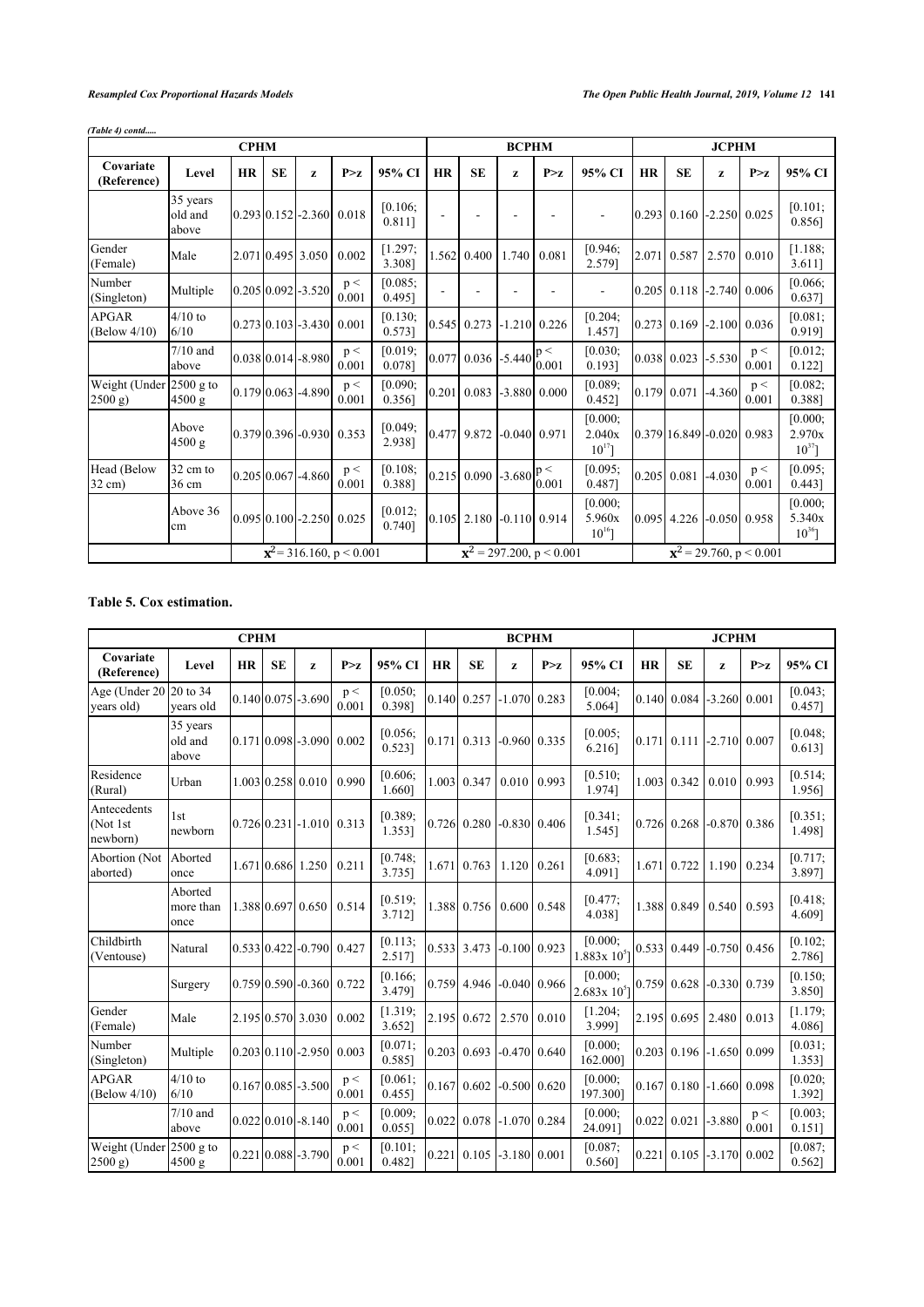*(Table 5) contd.....*

|                                            |                              | <b>CPHM</b>          |           |                                     |                                  |                       |                                  |                                | <b>BCPHM</b>   |                       |                                  |           | <b>JCPHM</b>                                  |                |                       |                                  |  |  |
|--------------------------------------------|------------------------------|----------------------|-----------|-------------------------------------|----------------------------------|-----------------------|----------------------------------|--------------------------------|----------------|-----------------------|----------------------------------|-----------|-----------------------------------------------|----------------|-----------------------|----------------------------------|--|--|
| Covariate<br>(Reference)                   | Level                        | HR                   | <b>SE</b> | z                                   | P > z                            | 95% CI                | <b>HR</b>                        | <b>SE</b>                      | z              | P > z                 | 95% CI                           | <b>HR</b> | <b>SE</b>                                     | z              | P > z                 | 95% CI                           |  |  |
|                                            | Above<br>4500 g              |                      |           | $0.324$ $0.362$ $-1.010$ $0.313$    |                                  | [0.036;<br>2.892]     |                                  | 0.324 6.266                    | $-0.060$ 0.954 |                       | [0.000;<br>9.150x<br>$10^{15}$ ] |           | 0.324 10.526 -0.030 0.972                     |                |                       | [0.000]<br>1.450x<br>$10^{27}$   |  |  |
| Head (Below<br>$32 \text{ cm}$ )           | 32 cm to<br>36 cm            |                      |           | $0.285 \mid 0.110 \mid -3.240 \mid$ | 0.001                            | [0.133]<br>$0.609$ ]  | 0.285                            | 0.119                          | $-3.020$ 0.003 |                       | [0.126;<br>0.644]                | 0.285     | 0.117                                         | $-3.050$ 0.002 |                       | [0.127;<br>$0.639$ ]             |  |  |
|                                            | Above 36<br>cm               |                      |           | 0.10610.1141-2.0901 0.036           |                                  | [0.013;<br>0.866]     |                                  | 0.106 2.091                    | $-0.110$ 0.909 |                       | [0.000;<br>5.660x<br>$10^{15}$ ] |           | 0.106 3.780                                   | $-0.060$ 0.950 |                       | [0.000]<br>1.910x<br>$10^{29}$   |  |  |
| Height (Below 46 cm to<br>$36$ cm)         | 54 cm                        |                      |           | $0.539 \mid 0.226 \mid -1.480 \mid$ | 0.140                            | [0.237;<br>$1.225$ ]  |                                  | $0.539$ 0.236 -1.410 0.158     |                |                       | [0.229;<br>1.270]                | 0.539     | 0.252                                         | $-1.320$       | 0.186                 | [0.216;<br>1.346]                |  |  |
|                                            | Above 54<br>cm               |                      |           | 1.037 1.120 0.030                   | 0.973                            | [0.125;<br>8.613]     |                                  | $1.037$  20.074 0.000          |                | 0.998                 | [0.000;<br>3.080x<br>$10^{16}$ ] |           | 1.037 41.221 0.000                            |                | 0.999                 | [0.000;<br>7.290x<br>$10^{33}$   |  |  |
|                                            |                              | <b>Adjusted CPHM</b> |           |                                     |                                  |                       |                                  |                                |                | <b>Adjusted BCPHM</b> |                                  |           |                                               |                | <b>Adjusted JCPHM</b> |                                  |  |  |
| Age (Under $20$   $20$ to 34<br>vears old) | vears old                    |                      |           | 0.173 0.092 - 3.310                 | 0.001                            | [0.061;<br>0.4881     |                                  |                                |                |                       |                                  | 0.181     | 0.096                                         | $-3.230$       | 0.001                 | [0.064;<br>$0.511$ ]             |  |  |
|                                            | 35 years<br>old and<br>above |                      |           | $0.250[0.139]$ -2.490 0.013         |                                  | [0.084;<br>0.745]     | $\overline{a}$                   |                                | $\overline{a}$ | $\overline{a}$        | $\overline{a}$                   |           | 0.248 0.139                                   | $-2.490$ 0.013 |                       | [0.083]<br>0.744]                |  |  |
| Gender<br>(Female)                         | Male                         |                      |           | 2.150 0.550 2.990                   | 0.003                            | [1.302;<br>3.549]     | 2.031                            | 0.473                          | 3.050          | 0.002                 | [1.287;<br>$3.205$ ]             | 1.778     | 0.506                                         | 2.020          | 0.043                 | [1.018;<br>3.106]                |  |  |
| Number<br>(Singleton)                      | Multiple                     |                      |           | $0.176 \mid 0.091 \mid -3.350 \mid$ | 0.001                            | [0.064;<br>$0.486$ ]  |                                  |                                | $\overline{a}$ | ä,                    | $\overline{a}$                   | ä,        |                                               |                | L,                    |                                  |  |  |
| <b>APGAR</b><br>(Below 4/10)               | $4/10$ to<br>6/10            |                      |           | $0.24910.114$ - 3.030               | 0.002                            | $[0.101]$ ;<br>0.612] |                                  | L,                             | $\overline{a}$ | ä,                    | ÷,                               | 0.516     | 0.330                                         | $-1.030$       | 0.301                 | [0.147;<br>1.809]                |  |  |
|                                            | $7/10$ and<br>above          |                      |           | $0.030 \, 0.013 \, -8.220$          | p <<br>0.001                     | [0.013;<br>$0.069$ ]  |                                  |                                | L,             | ÷,                    | L,                               | 0.060     | 0.035                                         | $-4.820$       | p <<br>0.001          | [0.019;<br>0.1881                |  |  |
| Weight (Under $2500$ g to<br>2500 g        | 4500 g                       |                      |           | $0.176 \mid 0.062 \mid -4.910$      | p <<br>0.001                     | [0.088;<br>0.352]     | 0.149                            | 0.053                          | $-5.380$       | $\rm p <$<br>0.001    | [0.075;<br>0.299]                |           | 0.209 0.082                                   | $-3.990$       | p <<br>0.001          | [0.097;<br>$0.451$ ]             |  |  |
|                                            | Above<br>4500 g              |                      |           | $0.325[0.347] - 1.050$              | 0.293                            | [0.040;<br>2.636]     |                                  | 0.367 6.399                    | $-0.060$ 0.954 |                       | [0.000;<br>2.450x<br>$10^{14}$ ] |           | $0.425$ 16.781 - 0.020                        |                | 0.983                 | [0.000;<br>1.840x<br>$10^{33}$ ] |  |  |
| Head (Below<br>32 cm)                      | 32 cm to<br>36 cm            |                      |           | $0.196 \mid 0.064 \mid -5.020$      | p <<br>0.001                     | [0.103;<br>0.370]     |                                  | $0.120 \mid 0.038 \mid -6.700$ |                | p <<br>0.001          | [0.065;<br>$0.224$ ]             |           | $0.198$ 0.077 -4.180                          |                | p <<br>0.001          | [0.093;<br>0.423]                |  |  |
|                                            | Above 36<br>cm               |                      |           | $0.090 \, 0.095$ -2.290 $0.022$     |                                  | [0.011;<br>0.706]     |                                  | $[0.073]$ 1.284 -0.150 0.882   |                |                       | [0.000;<br>7.170x<br>$10^{13}$ ] |           | 0.098 4.324                                   | $-0.050$ 0.958 |                       | [0.000]<br>3.360x<br>$10^{36}$ ] |  |  |
|                                            |                              |                      |           |                                     | ${\bf x}^2$ = 316.430, p < 0.001 |                       | ${\bf x}^2$ = 210.070, p < 0.001 |                                |                |                       |                                  |           | $\overline{\mathbf{x}^2}$ = 31.380, p < 0.001 |                |                       |                                  |  |  |

# **4. DISCUSSION**

The resampling methods adopted in the Cox Proportional Hazard Model (CPHM) include Bootstrap Cox Proportional Hazards Model (BCPHM) and Jackknife Cox Proportional Hazards Model (JCPHM) with three approaches of ties handling. The results by different approaches of ties handling are not critically different as expected. The analysis is then made on the STATA-15 default method [\[19](#page-8-3)]. The similarity observed between the results of JCPHM and those of CPHM is relatively stronger than that of BCPHM and CPHM. The similarity between CPHM and JCPHM suggests that the CPHM may be stable. The overall analysis confirms the significant difference of levels of covariates *age, gender*, *number*, *APGAR*, *weight* and *head*. The results show relatively higher risk of babies from under 20 years old parents as compared to the older parents, that is 4.651 times that of babies whose parents' ages range from 20 to 34 years, and 3.247 times that of babies whose parents are 35 years old and above. The risk of male babies is 1.942 times that of female babies. The risk of multiple babies is 0.264 times that of singleton babies. Babies with APGAR below 4/10 are at a relatively higher risk, that is 2.433 times that babies with APGAR ranging from 4/10 to 6/10 and 16.949 times that of babies whose APGAR range from 7/10 to 10/10. The risk of babies whose weight is below 2500 g is 5.525 times that of babies whose weight range from 2500 g to 4500 g and 2.688 times that of babies with weight above 4500 g. The risk for babies born with a circumference of head below 32 cm is 4.808 times that of newborns whose circumference of head ranges from 32 cm to 36 cm, and 9.524 times that of newborns whose circumference of head is above 36 cm.

The results of BCPHM are also close to that of JCPHM and CPHM for all significant covariates but the model shows a relatively high standard error for non-significant levels of covariates. The critical discrepancy between standard errors after resampling for some covariates suggests instability of the CPHM at these specific covariates and this emphasizes their non-significance in the CPHM.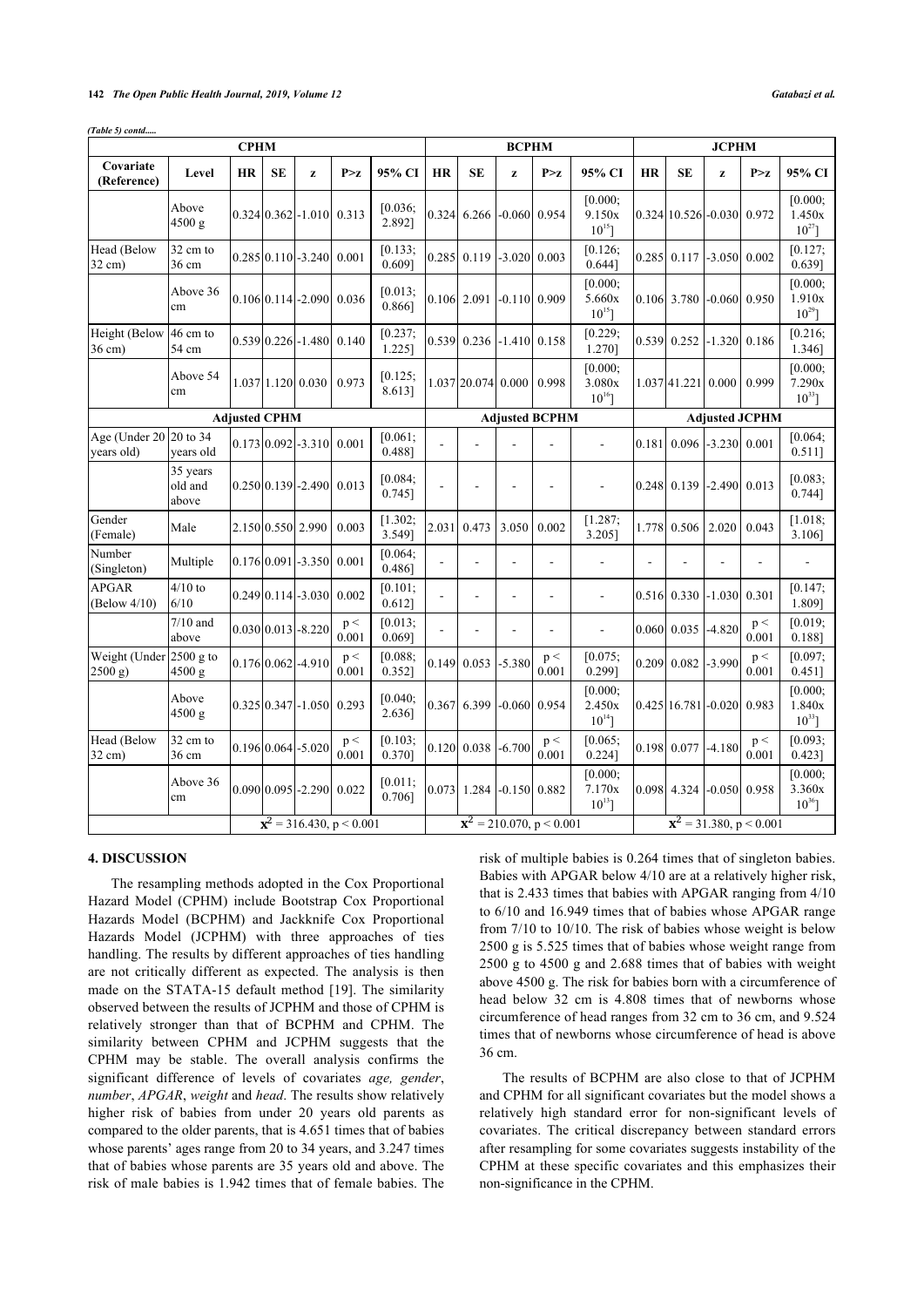The dataset was recorded for one year. The stability of the adjusted CPHM is justified by the non-critical difference between the adjusted resampled models.

#### **CONCLUSION**

This paper reviewed different methods of resampling in Cox Proportional Hazards Model (CPHM) namely the Bootstrap Cox Proportional Hazards Model (BCPHM) and the Jackknife Cox Proportional Hazards Model (JCPHM). The results after resampling are compared to that of the CPHM for three different ties handling methods namely Breslow, Efron and Cox approximation. The test statistics show everywhere a higher performance of the JCPHM as compared to the CPHM and BCPHM.

The results displayed by the JCPHM and CPHM are very close and suggested the significance of the age of female parent, information on previous abortion, the gender of a newborn, the number of newborns at a time, APGAR, the weight of a newborn and the circumference of the head of a newborn. Male babies are at a relatively higher risk as compared to female babies. The risk is higher for babies whose parents are under 20 years old as compared to older parents. Babies born with APGAR less than 4/10 were found to have a higher risk as compared to newborns with APGAR greater than 4/10. Underweight babies were found to have a higher risk as compared to babies with normal weight and overweight. Babies with a normal circumference of the head were found to survive better than those with a relatively big head and relatively small head. Under-height babies were found to have a higher risk as compared to babies born with normal height and over-height newborns. The results of the BCPHM are not far from that of JCPHM and CPHM but the non-significant covariates displayed relatively higher standard error. The overall results for non-significant covariates showed a relatively higher standard error after resampling. Due to a relatively higher risk to death of an infant from under 20 years old parents, the pregnancy of parents belonging in such range of age should be avoided. Also as abnormality lead to a relatively higher risk to infant mortality, clinically recommended nutrition during pregnancy would decrease abnormality of the newborn; this would decrease the infant mortality.

<span id="page-7-2"></span><span id="page-7-1"></span><span id="page-7-0"></span>Analysis was limited to one event which is the death of the infant. Resampling with multiple events could improve models where an alternative event is attracting a chronic disease or clinical complication for the infant during the study time.

# <span id="page-7-4"></span><span id="page-7-3"></span>**LIST OF ABBREVIATIONS**

- **APGAR** = Appearance, Pulse, Grimace, Activity and Respiration
- <span id="page-7-5"></span>**CPHM** = Cox Proportional Hazards Model
- **BCPHM** = Bootstrap Cox Proportional Hazards Model
- <span id="page-7-6"></span>**JCPHM** = Jackknife Cox Proportional Hazards Model
- **KUTH** = Kigali University Teaching Hospital

# <span id="page-7-7"></span>**ETHICS APPROVAL AND CONSENT TO PARTI-CIPATE**

<span id="page-7-8"></span>The study was approved by the Kigali University Teaching Hospital where dataset was taken from the hospital database,

with consent that the names of both the parents and the children cannot be published.

### **HUMAN AND ANIMAL RIGHTS**

No animals/ humans were used for the studies that are the basis of this research.

# **CONSENT FOR PUBLICATION**

Not applicable.

# **AVAILABILITY OF DATA AND MATERIALS**

The data supporting the findings of the article is available in the School of Mathematics, Statistics and Computer Science, University of KwaZulu Natal at http://smscs.ukzn.ac.za/ Homepage.aspxL, reference number 00033 260 5610.

# **FUNDING**

This work was funded by the University of KwaZulu Natal and Sub-Saharan Africa Consortium for Advanced Biostatistics (SSACAB) programme.

# **CONFLICT OF INTEREST**

The authors declare that there is no conflict of interest, financial or otherwise.

### **ACKNOWLEDGEMENTS**

This work was supported through the DELTAS Africa Initiative. The DELTAS Africa Initiative is an independent funding scheme of the African Academy of Sciences (AAS)'s Alliance for Accelerating Excellence in Science in Africa (AESA) and supported by the New Partnership for Africa's Development Planning and Coordinating Agency (NEPAD Agency) with funding from the Wellcome Trust [grant 107754/Z/15/Z- DELTAS Africa Sub-Saharan Africa Consortium for Advanced Biostatistics (SSACAB) programme] and the UK government. The views expressed in this publication are those of the author(s) and not necessarily those of AAS, NEPAD Agency, Wellcome Trust or the UK government.

#### **REFERENCES**

- [1] Efron B, Tibshirani RJ. An introduction to the bootstrap. Chapman & Hall/CRC 1994.
- [2] Efron B. Jackknife-After-Bootstrap standard errors and influence functions. Wiley for the Royal Statistical Society 1992; 54(1): 83-127.
- [3] Hamada C. Bootstrap Cox regression using SAS procedures. SAS Institute Japan Ltd 1995; 211: 1258-62.
- [4] Utzet F, Sánchez A. Some applications of the bootstrap to survival analysis. Anu Psicol 1992; 55: 155-67.
- [5] Belašková S, Fišerová E, Krupicková S. Study of bootstrap estimates in Cox regression model with delayed entry. Mathematica 2013; 52(2): 21-30.
- [6] Xu G, Sen B, Ying Z. Bootstrapping a change-point Cox model for survival data. Electron J Stat 2014; 8(1): 1345-79. [[http://dx.doi.org/10.1214/14-EJS927\]](http://dx.doi.org/10.1214/14-EJS927) [PMID: [25400719\]](http://www.ncbi.nlm.nih.gov/pubmed/25400719)
- [7] Xiao L, Yao-Hua W, Dong-Sheng T. Jackknifed random weighting for Cox pro-portional hazards model. Sci China Math 2012; 55(4): 775-86.

[[http://dx.doi.org/10.1007/s11425-012-4380-4\]](http://dx.doi.org/10.1007/s11425-012-4380-4)

[8] Wang Z, Wu Y, Zhao LC. Approximation by randomly weighting method in censored regression model. Sci China Ser A 2009; 52: 567-76.